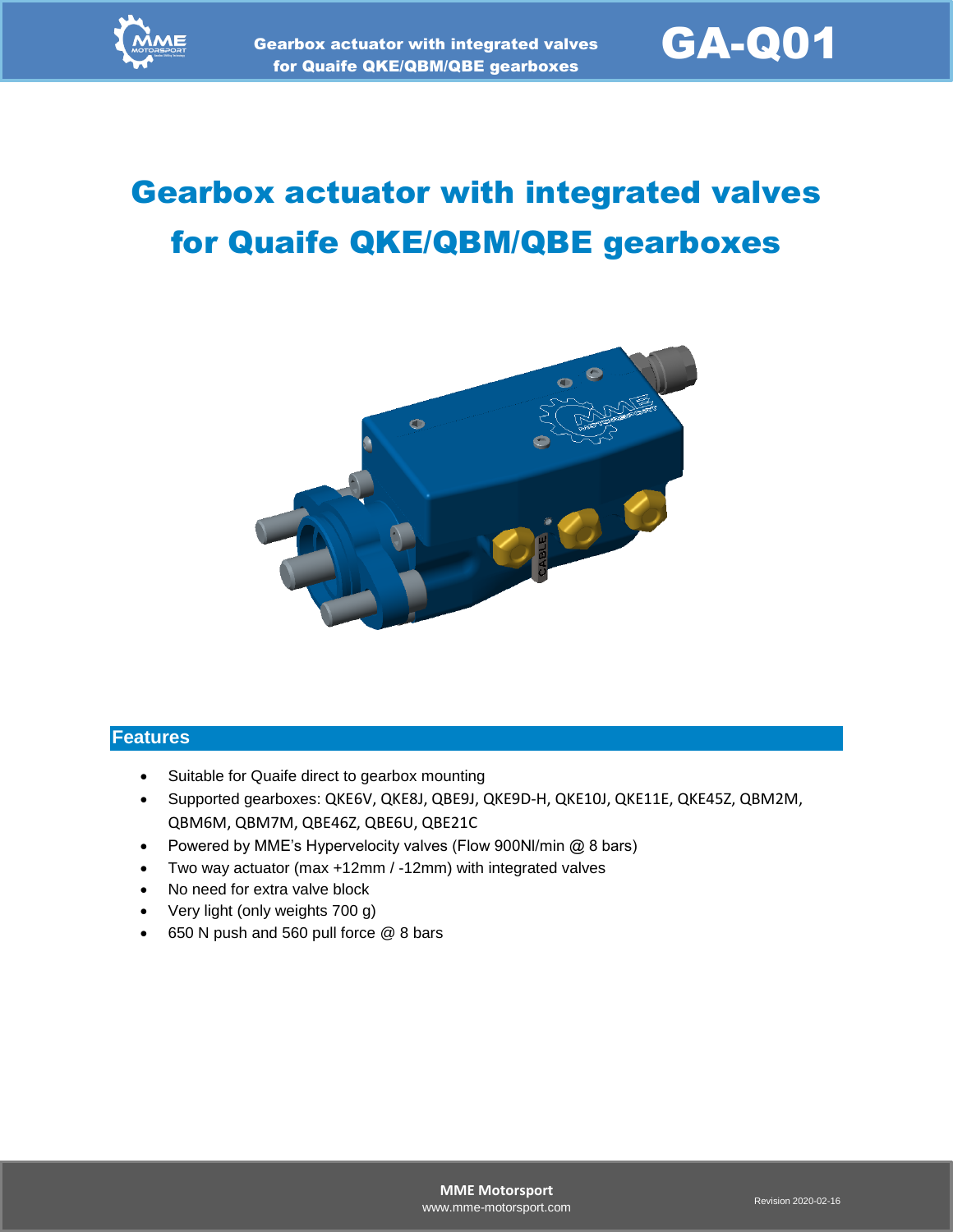



# **Technical specifications**

| Dimensions LxWxH        | 109 x 50 x 57 mm      |       |
|-------------------------|-----------------------|-------|
| Weight                  | 560 $g$               |       |
| Operating temperature   | $-2080^{\circ}C$      |       |
| Operating presure       | 6  9 Bar              |       |
| Voltage                 | 12 V                  |       |
| Valve coil resistance   | 137 ohm               |       |
| Stroke                  | $12+12$ mm            |       |
| Operating force [6 Bar] | Push                  | 650 N |
|                         | Pull                  | 560 N |
| Pneumatic fitting       | Pneumatic tube 8/6 mm |       |

# **Included in the kit**

① Gearbox actuator with integrated valves Connector with pins

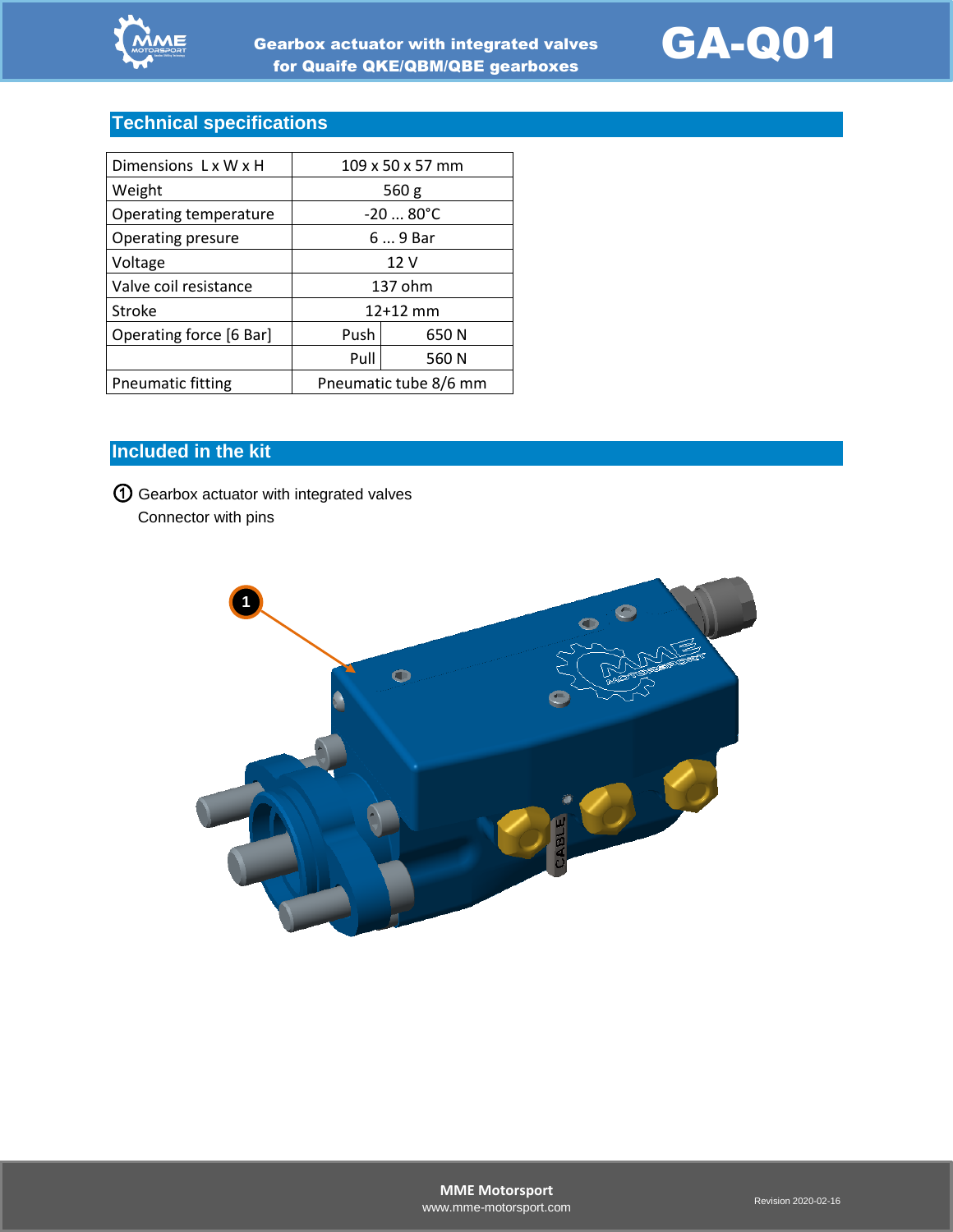



### **Connection Diagram**



### **Mounting instruction**

④ Disassemble your gear change rack cover and remove gear change rack.

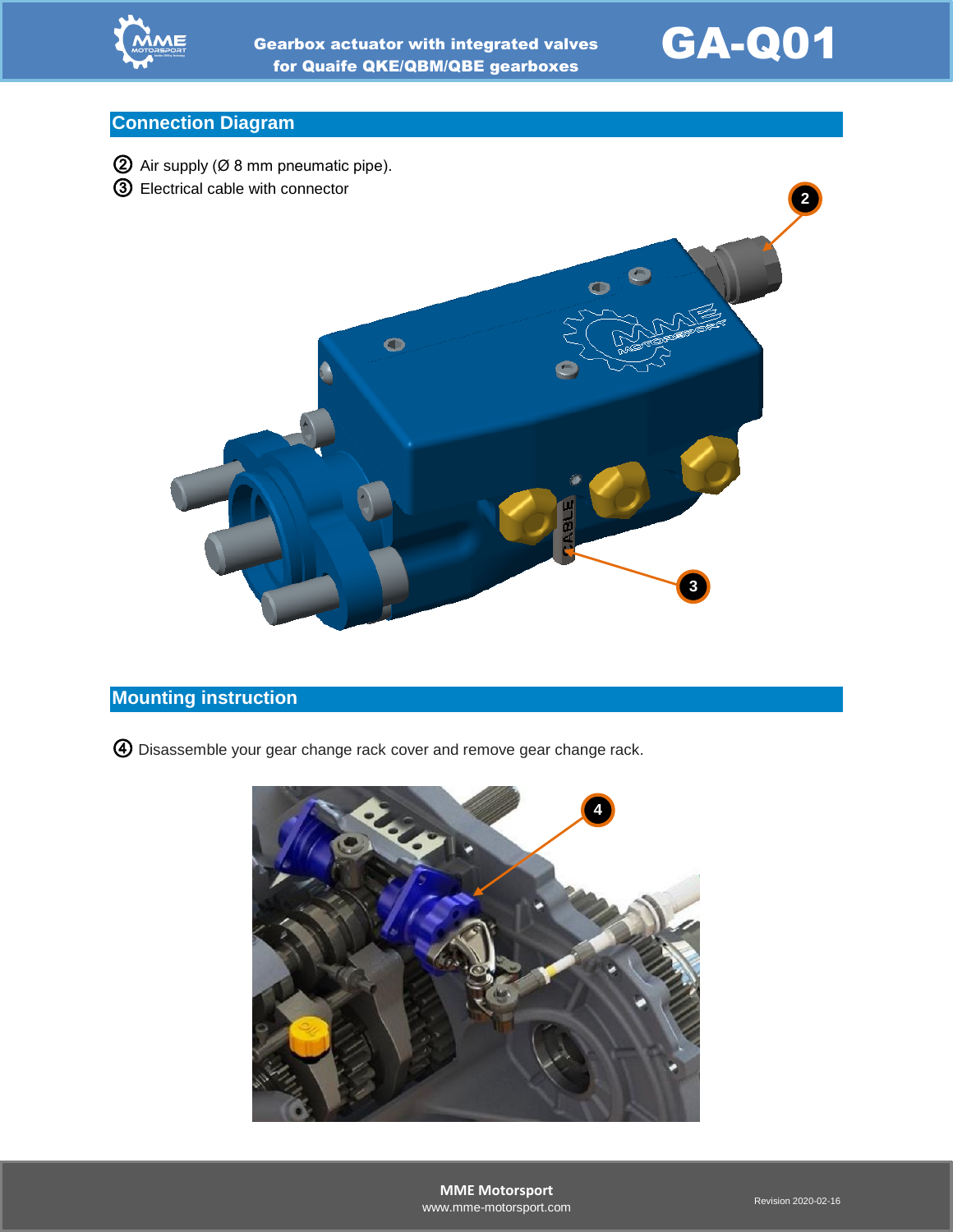



⑤ Remove the end of the rack and replace it with the gear actuator. Use high strength thread lock to screw piston rod of the gear actuator to the gear rack.



#### **Electrical diagram**

Actuator is shipped with cable and pre-crimped epoxy glued 4 pin connector ATM04-4S. Mating connector is ATM04-4P or DTM04-4P. Mating pins are AT60-202-20141 or AT60-20-0122. AWM-4P 4-Way Wedgelock is also attached.

Connector pinout

|   | 12V        |  |
|---|------------|--|
| 7 | <b>OUT</b> |  |
| 3 |            |  |
|   | Not used   |  |